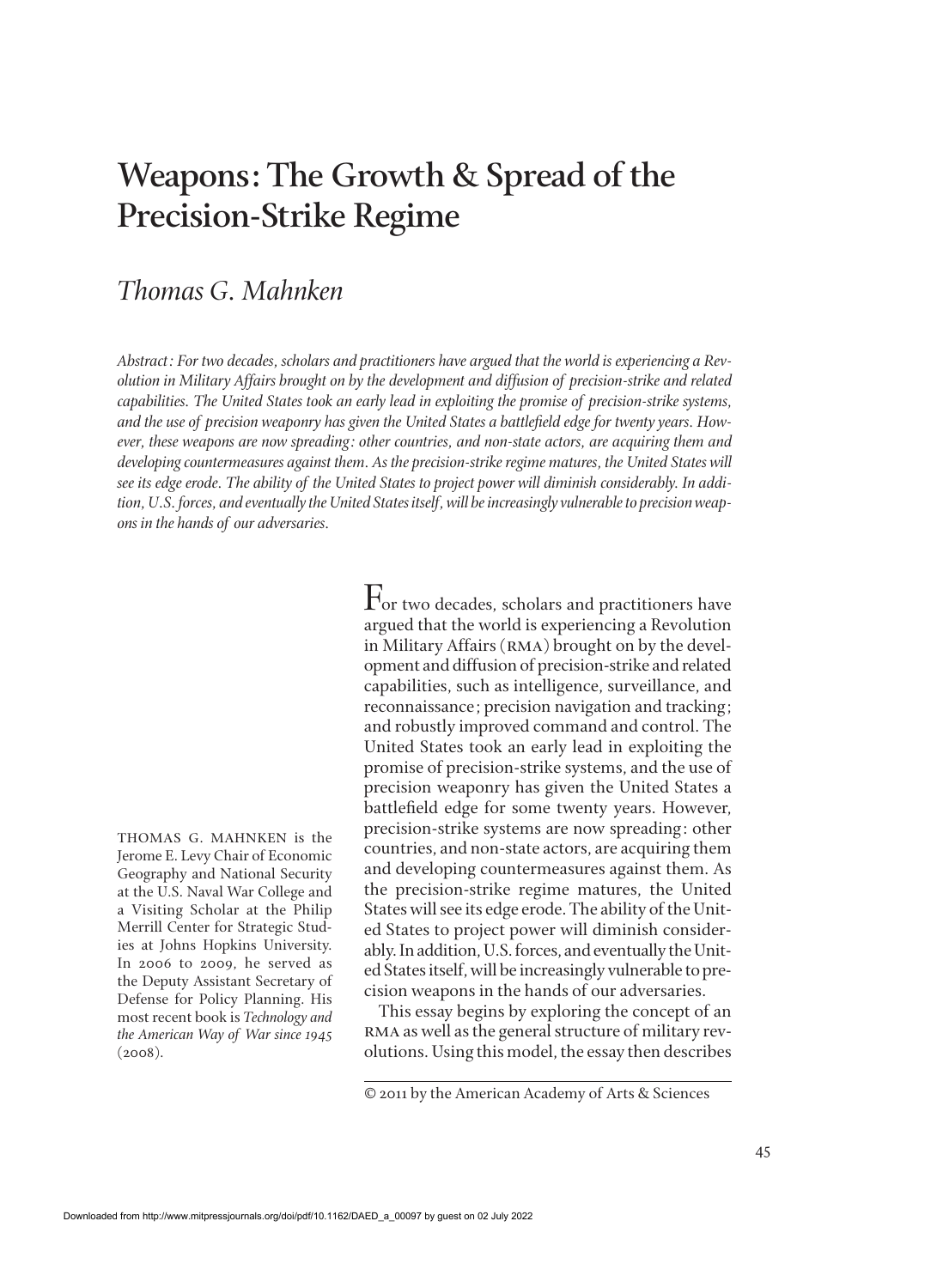*of the*

the growth of the precision-strike regime *The Growth* to date; speculates on the features of a *& Spread*  mature precision-strike regime; and con-*Precision-*Strike cludes with some implications for the United States. *Regime*

> The evolution of military technology and doctrine has redefined the conduct of war throughout history.1 Defense policy analyst Andrew F. Krepinevich, for example, has identified ten military revolutions stretching back to the fourteenth century.2 These include the Napoleonic revolution of the late eighteenth and early nineteenth centuries, which saw the advent of the mass army; the adoption of the railroad, rifle, and telegraph in the mid-nineteenth century, which marked the industrialization of warfare; and the development of nuclear weapons in the twentieth century. Although each revolution was unique in its origin, trajectory, and content, all shared common features. In each case, new combat methods arose that displaced previously dominant forms of warfare by shifting the balance between offense and defense, space and time, and fire and maneuver. $3$  The states that first adopted these innovations gained a significant advantage, forcing competitors to match or counter them to have any chance of prevailing on the battlefield. Those who adapted, prospered, while those who did not, declined, often precipitously.

> Military revolutions display a common structure: a cycle of innovation, diffusion, and refinement. Their development is driven not just by changes in the character and conduct of war, but also by the perceptions of both participants and observers that change is afoot and drastic action is required. Indeed, the perception of dramatic change and the urgent need to respond to it is a defining feature of a military revolution. For example, although scholars debate whether something called *blitzkrieg* actually existed in German mili

tary doctrine, the demonstrated effectiveness of combined-arms armored warfare against France and the Low Countries in May and June 1940 convinced participant and observer alike that the character of warfare had shifted, and compelled them to respond by changing their force structure and doctrine.4

*The Embryonic Phase*. The first phase of a new revolution builds on the achievements of the preceding cycle, while the last phase forms the foundation of the next transformation. During the first, or embryonic, phase, military organizations refine old combat methods and experiment with new ones in an effort to gain or maintain advantage against potential adversaries.5 Most major military innovations have, in fact, come about because of the perception of an operational or strategic problem that defied a conventional solution.

New weaponry alone is insufficient to transform warfare.6 Those practices that have changed the character and conduct of warfare have combined weapon systems with innovative operational concepts and the organizations necessary to carry them out.7 Yet determining how new weapons and concepts will perform without the test of war is exceedingly difficult. In peacetime, military organizations operate, in the words of military historian Sir Michael Howard, in "a fog of peace."8 They must place bets about the effectiveness of new and unproven ways of war, but combat is the only, and final, arbiter. In addition, past experience serves as a cognitive anchor that limits the ability of military organizations to comprehend the magnitude of change that is under way and constrains the ability of intelligence organizations to understand foreign military developments.9 As a result, periods of change in the character and conduct of warfare frequently witness a growing gap between perception and reality. The mag-

46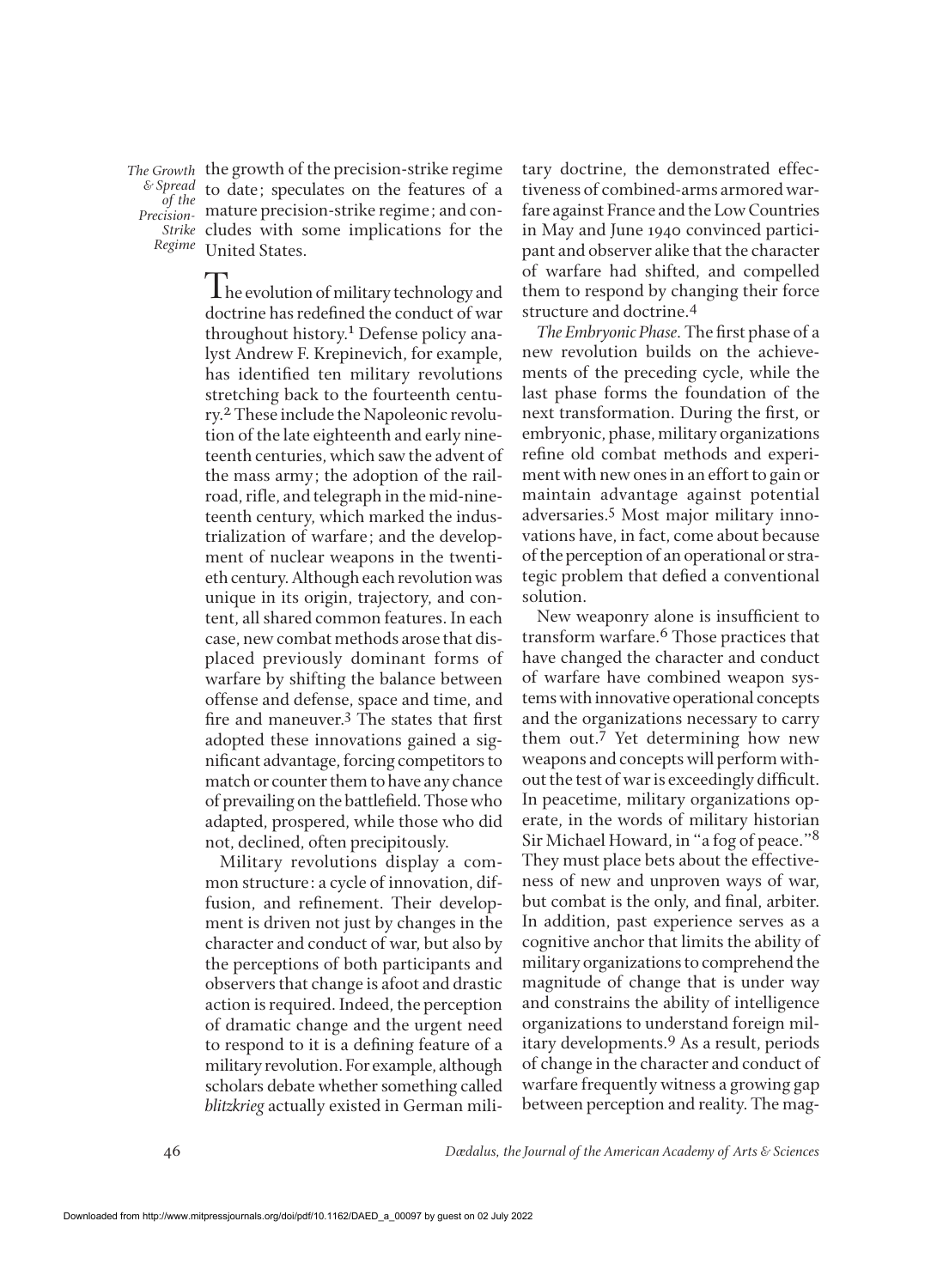nitude of this divergence depends on the amount of time that passes between wars and the amount of technological and doctrinal dynamism in the interwar period.

*The Immature Phase.* The second, or immature, phase of a military revolution begins with the successful use of new military practices in a major war. Success often takes the form of a decisive battle or campaign in which forces that have mastered new combat methods defeat those who remain wedded to traditional approaches. The demonstrated effectiveness of these methods realigns perception and reality, convinces belligerent and observer alike of a change in the character of warfare, and forces both friend and foe to adjust their force structure and doctrine. For example, revolutionary France's adoption of the *levée en masse* not only allowed it to survive, but also permitted Napoleon to win a series of decisive battles against his foes at Ulm, Austerlitz, Jena, and Auerstadt. Prussia's embrace of the railroad, rifle, and telegraph helped it, the least of Europe's great powers, defeat Austria at Königgrätz and France at Sedan and unify the German state. And Germany's use of combined-arms armored warfare delivered a series of quick decisive victories in the opening campaigns of World War II.

One way military organizations adjust to new combat methods is by emulating successful practices. Indeed, the spread of new capabilities offers the central mechanism by which one military regime supplants another. Military organizations may attempt to import foreign practices wholesale; more often, however, they modify them somewhat in the process.<sup>10</sup>

Adversaries may also attempt to develop countermeasures to new combat methods, particularly when the barriers to emulation are prohibitively high. As British Army officer and military historian J.F.C. Fuller put it, "[E]very improvement in armament is eventually met by a counter-

Downloaded from http://www.mitpressjournals.org/doi/pdf/10.1162/DAED\_a\_00097 by guest on 02 July 2022

improvement which gradually or rapid-*Thomas G.* ly whittles down its power."11 Although *Mahnken* technical and operational countermeasures rarely succeed in nullifying the effectiveness of new military practices, they do, over time, erode it somewhat.<sup>12</sup> The competition between measure and countermeasure becomes a defining feature of the ensuing military regime.

The process of emulation is typically neither rapid (let alone automatic) nor complete.13 First, the process of change in military organizations is wrenching and painful, reducing their effectiveness in the short term even if it promises to increase it in the long term. As a result, military leaders tend to delay difficult change unless and until it is starkly apparent that it is necessary. Second, leaders may disagree in their perception of the threat environment, including debates over which contingencies are most serious and when they might arise. Third, the path to success is rarely obvious. Military organizations may have difficulty perceiving that a military revolution is under way even after new practices have appeared on the battlefield. Because new combat methods often have their roots in the past, contemporary observers may fail to discern what is new and different about them. Fourth, the organizational culture of the military can constrain both how it perceives the environment and how it responds.14 Organizations may emphasize those events that are in accord with doctrine and discard those that contradict it.

*The Mature Phase.*The spread of successful practices creates a new style of warfare that supplants the existing paradigm. The inauguration of a new military regime marks the third, or mature, phase of a revolution. The basis for competition in a mature regime is different from that in a developing one. In the latter, advantage accrues to the military that is best able to exploit an emerging innovation; in the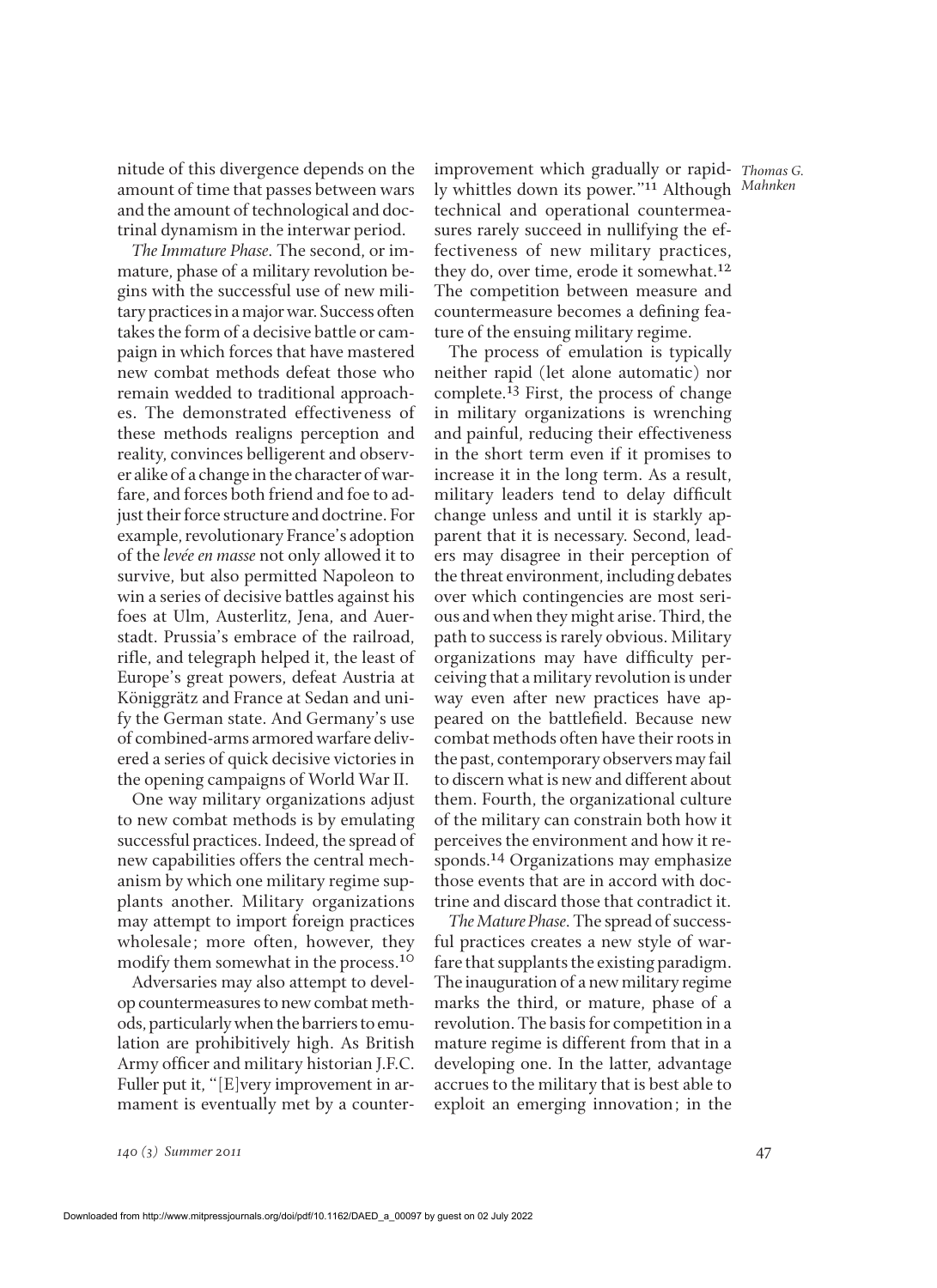*& Spread of the*

The Growth former, advantage accrues to those powers that are able to replicate an innovation on a large scale. Whereas a develop-*Precision-*Strike ing regime often witnesses wars of maneuver and quick, decisive victories, a *Regime* mature regime is characterized by wars of attrition. For example, Germany used its early lead in developing combinedarms armored warfare to defeat Poland, France, and the Low Countries in the early phases of World War II. However, in an example of successful emulation, Germany was ultimately defeated by a coalition that was able to field far more tanks than the Germans were, and to use them reasonably well.15

> The structure of military revolutions is easiest to discern in retrospect, with the benefit of hindsight once history has rendered its verdict. It is far more difficult to comprehend contemporary developments, not least because we are immersed in them. Nonetheless, we can cast our gaze backward to the origins of the precision-strike revolution, and we should look ahead to predict, albeit with a sense of modesty, its future course.

> The embryonic phase of the precisionstrike revolution stretched from World War II to the end of the Cold War. Guided weapons, including the V-1 cruise missile and V-2 ballistic missile, but also the Fritz X air-to-surface weapon, were first used in combat by Germany during World War II. However, the United States took the lead in developing precision weapons in the decades that followed.16 Indeed, many of the weapon systems associated with the information revolution–precision-guided munitions (PGMs), unmanned air vehicles (uavs), and sensors–date back to the 1960s and 1970s, and many saw their debut in the Vietnam War. Between 1968 and 1973, for example, the Air Force and Navy expended more than 28,000 laserguided bombs (LGBs) in Southeast Asia,

mainly against bridges and transportation chokepoints.17

The seeming ease with which the U.S. led coalition defeated Iraq during the 1991 Gulf War caused many observers in the United States and elsewhere to conclude that the information revolution was bringing about a new RMA. $^{18}$  In their view, the lopsided battles in the deserts of Kuwait and southern Iraq and the seemingly effortless domination of the Iraqi air force signaled that warfare had indeed changed. The contrast between prewar expectations of a bloody fight and the wartime reality of Iraqi collapse struck many as indicating a transformation in warfare.

The 1991 Gulf War thus marked the transition between the embryonic and immature phases of the precision-strike revolution. The combination of the stealthy F-117 *Nighthawk* aircraft and PGMs gave U.S. forces extremely high effectiveness. A typical non-stealth strike formation in the Gulf War required thirty-eight aircraft, including electronic warfare and defense suppression aircraft, to allow eight planes to deliver bombs on three targets. By contrast, only twenty F-117s armed with 2,000 lb LGBs were able simultaneously to attack thirty-seven targets in the face of more challenging defenses. As a result, although F-117s flew only 2 percent of the total attack sorties in the war, they struck nearly 40 percent of strategic targets, such as leadership and command and control facilities. In addition, the war witnessed the innovative use of PGMs to strike not only fixed strategic targets and hardened aircraft shelters, but also Iraqi tanks in revetments. On one night alone, 46 F-111F attack aircraft dropped 184 LGBs, which destroyed 132 Iraqi armored vehicles.<sup>19</sup> Despite the fact that PGMs accounted for only 8 percent of the bombs dropped over Kuwait and Iraq, televised scenes of U.S. aircraft bombing targets with precision, broadcast world-

48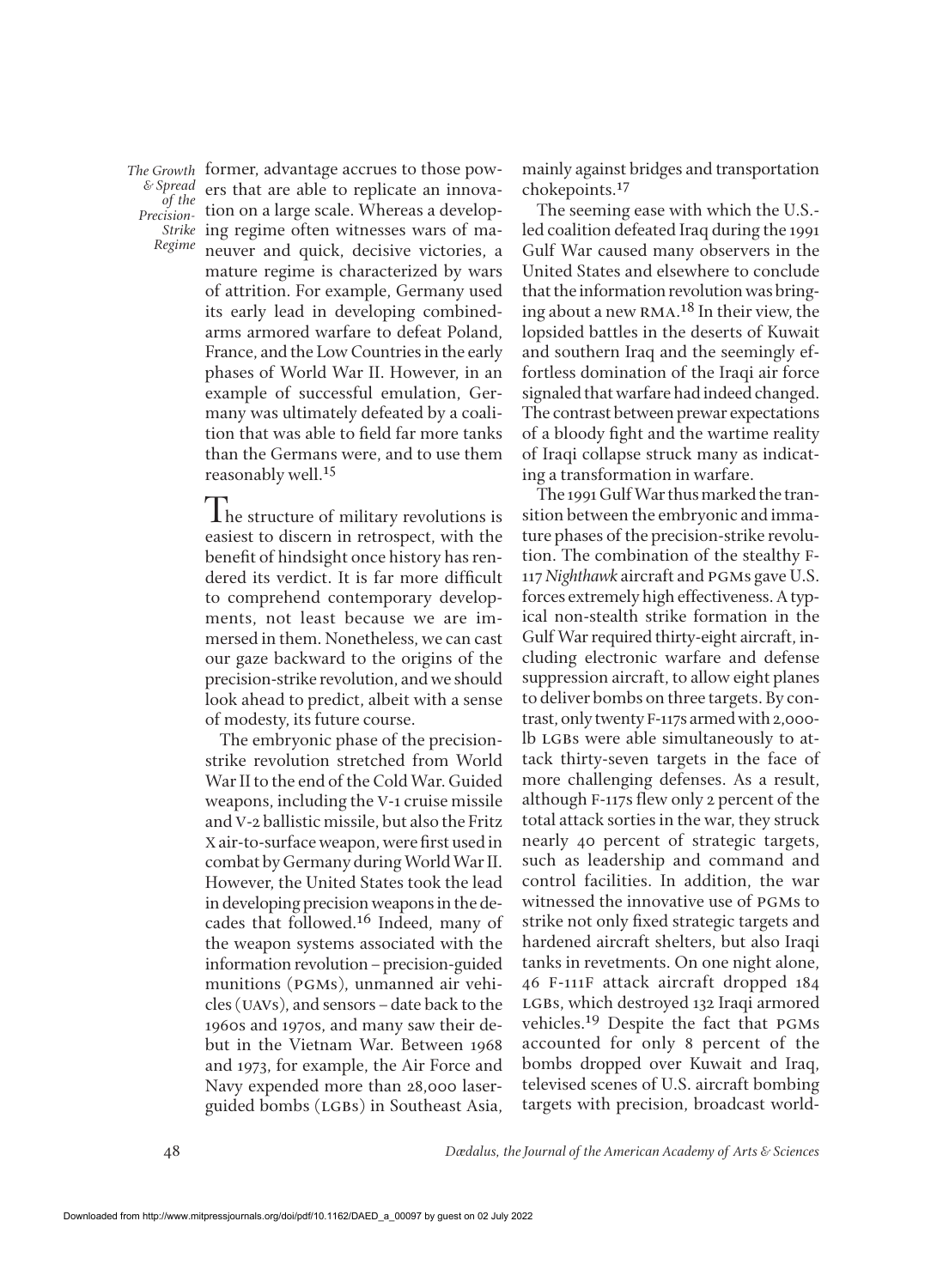wide, became the most evocative images of the war.

In the years that followed, the war became a central reference point in debates over the hypothesis that an RMA was under way.20 Some of the more breathless RMA advocates argued that the information revolution marked a complete break with the past. One 1993 report predicted: "The Military Technical Revolution has the potential fundamentally to reshape the nature of warfare. Basic principles of strategy since the time of Machiavelli . . . may lose their relevance in the face of emerging technologies and doctrines."21 The authors of the Air Force's official study of the Gulf War were closer to the mark when they concluded, "The ingredients for a transformation of war may well have become visible in the Gulf War, but if a revolution is to occur someone will have to make it."22

The United States embraced precision weaponry in the decade that followed the Gulf War. Throughout the 1990s, the combination of stealth and precision-guided munitions gave U.S. air forces the ability to strike adversaries from the air with near impunity. In addition, airpower seemed uniquely suited to the types of conflicts in which the United States was involved: wars for limited aims, fought with partial means, for marginal interests. Airpower coupled with PGMs appeared to offer the ability to coerce Iraq, intervene in the Balkans, and retaliate against terrorist groups while avoiding the difficult decisions associated with a sustained commitment of ground forces.

The congressionally mandated 1997 Quadrennial Defense Review acknowledged the existence of an RMA and committed the department to transforming the U.S. armed forces. As Secretary of Defense William Cohen put it: "The information revolution is creating a Revolution in Military Affairs that will fundamentally change the way U.S. forces fight. We must exploit Thomas G. these and other technologies to dominate *Mahnken* in battle."23 That same year, the congressionally mandated National Defense Panel (NDP) argued even more strongly in favor of the need to transform U.S. forces. The panel's report suggested that an rma was under way and urged the Defense Department leadership to "undertake a broad transformation of its military and national security structures, operational concepts and equipment, and . . . key business processes." The report stated:

We are on the cusp of a military revolution stimulated by rapid advances in information and information-related technologies. This implies a growing potential to detect, identify, and track far greater numbers of targets over a larger area for a longer time than ever before, and to provide this information much more quickly and effectively than heretofore possible. Those who can exploit these advantages–and thereby dissipate the fog of war–stand to gain significant advantages. . . . [The Defense Department] should accord the highest priority to executing a transformation of the U.S. military, starting now.24

Much of the discussion of the rma in the 1990s was predicated on opportunity: the United States should pursue new ways of war because they would allow it to win wars faster, cheaper, and more decisively. Characteristic of this view was defense analyst James Blaker's statement: "The potency of the American RMA stems from new military systems that will create, through their interaction, an enormous military disparity between the United States and any opponent. Baldly stated, U.S. military forces will be able to apply military force with dramatically greater efficiency than an opponent, and do so with little risk to U.S. forces."25

The confidence, even hubris, of the 1990s permeated the U.S. officer corps.

*140 (3) Summer 2011*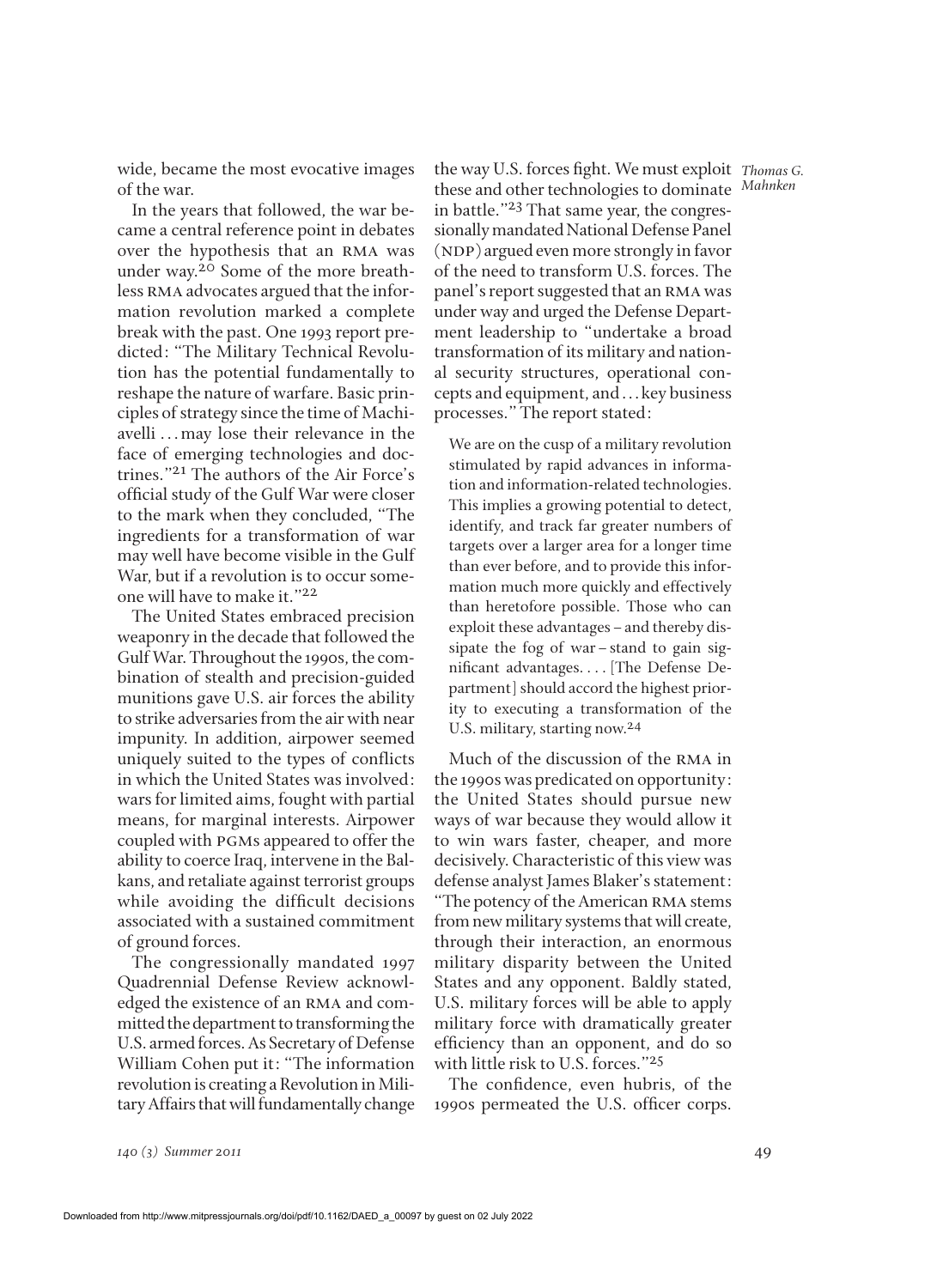*& Spread of the Precision-Regime*

The Growth Officers in the late 1990s perceived the benefits of transformation, but refused to believe that adversaries could acquire precision-strike capabilities themselves. *Strike* A survey of  $1,900$  U.S. officers attending professional military education institutions conducted in 2000 found that most tended to believe that the emerging RMA would make it easier for the United States to use force in order to achieve decisive battlefield victories. Most also believed that it would allow the United States to engage in high-intensity operations with substantially reduced risk of casualties and that it would greatly reduce the duration of future conflicts. They also tended to believe that the United States would have a greatly enhanced ability to locate, track, and destroy enemy forces in limited geographic areas. $26$  By contrast, these same officers were skeptical of the ability of potential adversaries to exploit the precision-strike revolution to harm the United States. For example, only 9 percent of officers surveyed in 2000 believed that future adversaries would be able to use longrange precision-strike weapons such as ballistic and cruise missiles to destroy fixed military infrastructure, including ports, airfields, and logistical sites; only 12 percent believed they would be able to use such weapons to attack carrier battle groups at sea.<sup>27</sup>

The 1999 war over Kosovo saw the introduction of a new generation of pGMs guided by data from the Global Positioning System (gps) satellite constellation, most notably the GBU-31 Joint Direct Attack Munition (JDAM). The weapon consists of a \$20,000 kit, including a gps receiver, sensors, and tailfins, that converts an unguided bomb into a guided weapon. In contrast with the LGBs used in Vietnam and the Gulf War, such weapons allow aircraft to strike at night and through inclement weather. The Kosovo war also saw the use of uavs,

such as the Air Force RQ-1A *Predator*, for reconnaissance and surveillance.

At the dawn of the new millennium, however, concern mounted that the precision-strike revolution, once an American monopoly, was on the verge of spreading. Of particular concern was China's development of so-called anti-access/ area-denial capabilities. Reflecting this concern, the 2001 *Quadrennial Defense Review*, issued in the wake of the September 11, 2001, terrorist attacks, argued that the Defense Department's transformation efforts should focus on overcoming six emerging strategic and operational challenges:

- Protecting critical bases of operations, including the U.S. homeland, forces abroad, allies, and friends, and defeating weapons of mass destruction and their means of delivery;
- Assuring information systems in the face of attack and conducting effective information operations;
- Projecting and sustaining U.S. forces in distant anti-access or area-denial environments and defeating anti-access and area-denial threats;
- Denying enemies sanctuary by providing persistent surveillance, tracking, and rapid engagement with high-volume precision strike against critical mobile and fixed targets;
- Enhancing the capability and survivability of space systems and supporting infrastructure; and
- Leveraging information technology and innovative concepts to develop an interoperable, joint c4isr architecture and capability that includes a joint operational picture that can be tailored to user needs<sup>28</sup>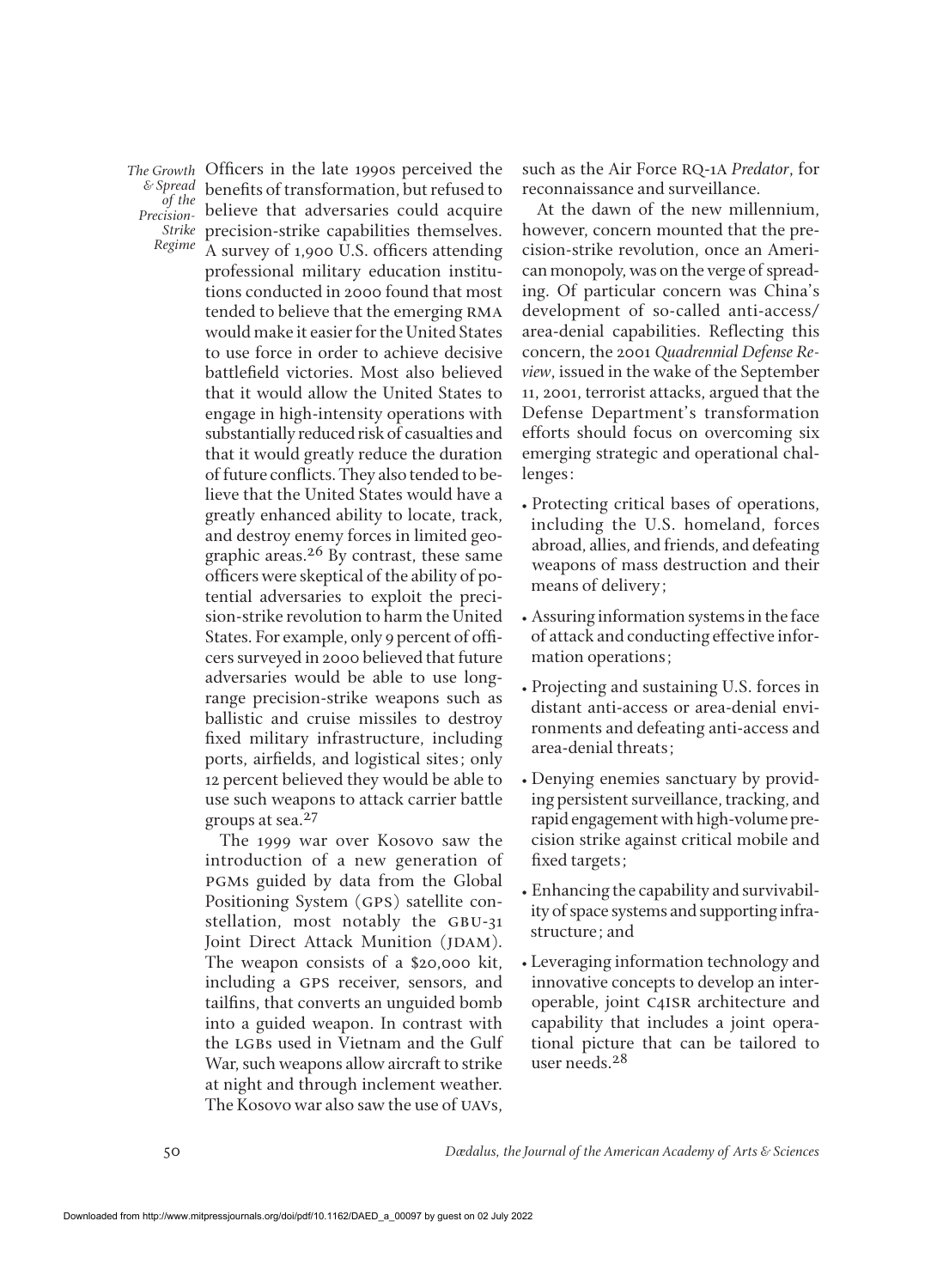This shift was reflected in officer attitudes. In 2000, the vast majority of officers had been unconcerned about the full spectrum of threats; those surveyed in 2002 and 2006 expressed obvious concern about a range of future threats over the next two decades. Officers now worried about the threat from long-range precision-strike missiles with respect to current platforms and deployment schemes, with 69 percent of officers surveyed in 2002 and 2006 predicting that within a decade, adversaries would be able to use ballistic and cruise missiles to deny the United States the use of ports, airfields, and logistical sites. Similarly, 73 percent of officers surveyed in 2002 and 68 percent in 2006 believed that within a decade, adversaries would be able to use such weapons to attack carrier battle groups at sea.29

Between 1991 and 2003, PGMs grew from a niche capability to represent a new standard of warfare. Whereas 8 percent of the munitions employed during the Gulf War were guided, 29 percent of those used over Kosovo eight years later, 60 percent of those used in Afghanistan ten years later, and 68 percent of those used in Iraq twelve years later were guided. In Afghanistan, the JDAM became the weapon of choice for U.S. forces. Between October 2001 and February 2002, U.S. forces dropped 6,600 of the munitions; during just one ten-minute period on October 18, 2001, the Air Force dropped a hundred of the bombs. Two years later in Iraq, U.S. forces dropped more than 6,500 JDAMs in the march on Baghdad. $3^{\circ}$ 

Precision weaponry has also assumed an important role in the panoply of weapons to combat terrorism. The decision to arm the *Predator* uav and use it against Al Qaeda came in 2000, and the weapon was quickly pressed into use after the September 11, 2001, terrorist attacks. In November 2002, an AGM-114A Hellfire air-tosurface missile launched by a *Predator Thomas G.* destroyed a car carrying six terrorists, *Mahnken* including Salim Sinan al-Harethi, Al Qaeda's chief operative in Yemen and a suspect in the October 2000 bombing of the destroyer uss *Cole*. Most of the strikes that followed targeted Pakistan's lawless border region. Begun by the George W. Bush administration, the program has reportedly been expanded by the Obama administration. According to one estimate, U.S. drones, including the *Predator* and the more powerful MQ-9 *Reaper*, have carried out more than 150 strikes in Pakistan since 2008, killing a number of senior Al Qaeda leaders as well as Baitullah Meshud, the head of the Pakistani Taliban. More controversial has been the death toll among innocents resulting from the attacks, but these deaths appear to be declining dramatically even as the number of strikes has increased, in part due to the deployment of new munitions with an even smaller warhead than that on the *Hellfire*.<sup>31</sup>

 $\mathbf{\mathcal{U}}$ espite – or, in fact, because of – America's success in embracing the precisionstrike revolution, the United States is losing its military edge. Adversaries are acquiring pgms, as well as the vital supporting capabilities needed to wage precision warfare, including commercial sources of imagery, precision navigation and timing, and upgraded command and control. Moreover, states are developing the ability to counter U.S. precision-strike capabilities by hardening, concealing, and dispersing their forces and infrastructure. We are, in other words, currently experiencing the maturation of the precisionstrike revolution and the emergence of the precision-strike regime.

A growing number of actors are acquiring PGMs. These include not only U.S. allies, but also competitors such as China, which has become a leading player in the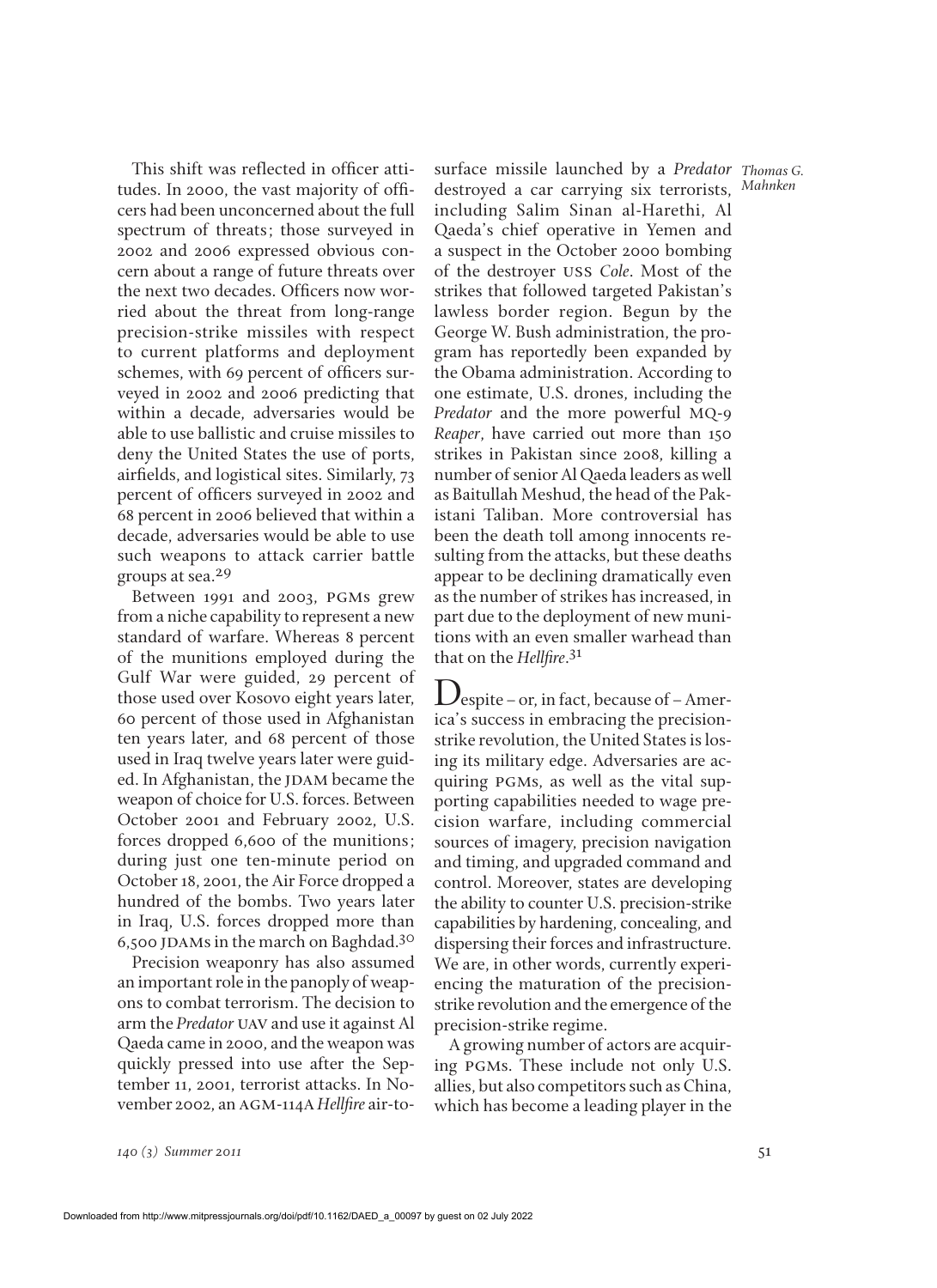*of the*

The Growth precision-strike regime. Unconstrained by the Intermediate-Range Nuclear Forces *& Spread*  of the (INF) Treaty, which prevents the United Strike States and Russia from deploying landbased intermediate-range missiles, China *Regime* has become the world leader in precisionguided ballistic missiles. According to unclassified Defense Department estimates, China has deployed more than one thousand precision-guided conventional ballistic missiles opposite Taiwan. Moreover, it is preparing to field an anti-ship ballistic missile capable of striking ships at sea up to 1,500 km from China.32 Nor are states any longer the only actors in the precisionstrike revolution. For example, Lebanese Hezbollah used anti-tank guided missiles against Israeli forces in its 2006 war with Israel.33 More recently, Hamas used such a weapon against an Israeli school bus.

> We should not be surprised by the spread of precision-strike capabilities. It was historically inevitable, even if the process has been accelerated by the commercial availability of key supporting capabilities, such as imagery and command and control. Of greatest significance, however, is the universal free access to precision navigation and timing data, such as that from the U.S. gps satellite constellation. Whereas the development of precision guidance cost the United States billions of dollars over the course of decades, both states and non-state actors can now strike accurately with a minimum investment.

> As other states are increasing their precision-strike capabilities, the United States is devoting less attention to precision strike than it has in the past. Rather, for the last half-decade the Defense Department has focused on countering insurgency in Iraq and Afghanistan–conflicts where precision strike plays a role, to be sure, but not a central one.

> Meanwhile, both states and non-state actors, such as insurgents and terrorists,

are seeking to counter U.S. precisionstrike capabilities. Insurgents in Afghanistan and Pakistan, for example, have sought to camouflage themselves and hide among the local population. They have also sought to constrain the ability of the United States to bring airpower to bear by falsifying the number of innocents who have been killed in air strikes.34

If history is a guide, the future scope and spread of the precision-strike regime will be uneven. The ability of states and nonstate actors to deploy an effective precision-strike capability will depend on their ability not only to field weapons, but also to develop or buy the command and control and intelligence, surveillance, and reconnaissance capabilities that are needed to strike with precision as well as to develop appropriate doctrine and operational concepts for their use. They will also seek ways to circumvent our precisionstrike capability.

At the strategic level, states and nonstate actors alike will be driven to adopt some combination of precision-strike and adaptive countermeasures. At the operational level, the interaction between the development of precision-strike systems, on the one hand, and attempts to protect against them, on the other, will drive the maturation of the precision-strike regime. Precision-guided weapons are putting an expanding range of targets at risk. It is already possible to effectively strike targets that were previously invulnerable. That trend is likely to continue. At the same time, the emergence of precisionstrike systems is already leading adversaries to try to protect targets by making them mobile, as well as hardening, burying, defending, camouflaging, or concealing them.

Over time, this offense-defense interaction will render some targets difficult, if not impossible, to strike. Mobile weapons based deep in a nation's territory, deployed

52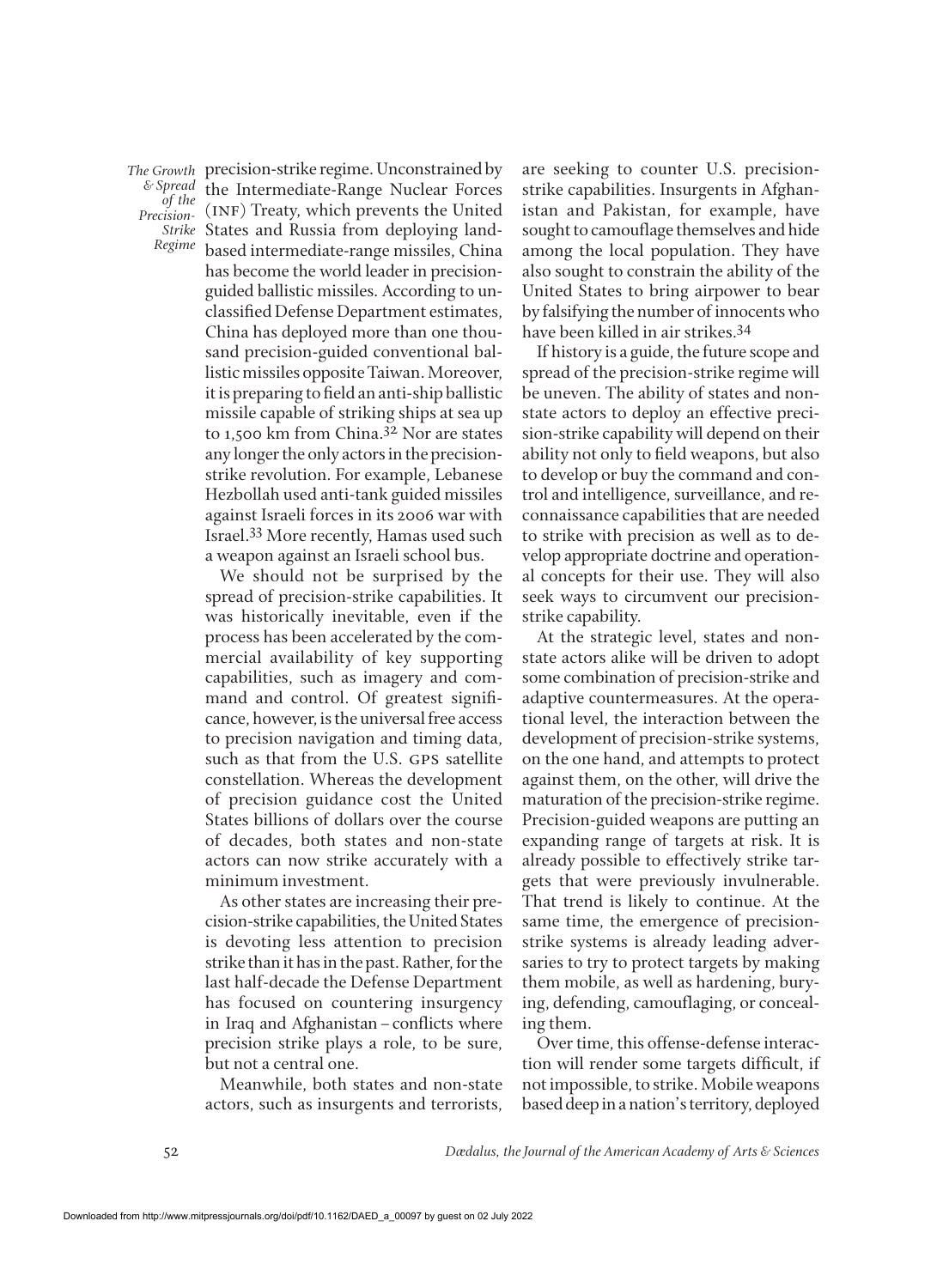in the deep oceans or underwater, and located at great distances from attackers may remain for all intents and purposes invulnerable. More broadly, military forces will adopt measures to reduce their vulnerability. However, some targets cannot be buried or made mobile and will thus remain vulnerable. These will include civilian infrastructure such as electrical power distribution and oil refineries, but also military infrastructure, such as ports, bases, and logistical depots. Because of the enduring asymmetry between strike and protection, long-range precision-strike campaigns could increasingly come to target an adversary's vulnerable homeland infrastructure rather than his less vulnerable armed forces. Indeed, the twenty-first century may witness the resurrection, or transfiguration, of doctrines of strategic bombing, such as those that Italian Army General Giulio Douhet espoused at the beginning of the twentieth century, and theories of coercion, such as those economist and strategist Thomas Schelling advanced during the Cold War.

In a world where many states possess precision-strike systems, traditional conquest and occupation will become much more difficult. They may, in fact, become prohibitively expensive in some cases. Imagine, for example, if the Iraqi insurgents had been equipped with precisionguided mortars and rockets and had reliably been able to target points within Baghdad's Green Zone. Or imagine that the Taliban were similarly armed and were thus able to strike routinely the U.S. and Afghan forward operating bases that dot the Afghan countryside. U.S. casualties could have amounted to many times what they have been in either theater.

Because invasion and conquest are becoming increasingly difficult, wars in a mature precision-strike regime will likely focus on coercion and limited political objectives. In this world, the ability to punish an adversary to force him to *Thomas G.* concede–what Thomas Schelling dubbed *Mahnken* the "power to hurt"–is likely to become an increasingly popular theory of victory.35 One potential result of this strategic interaction would be conflicts that involve campaigns whereby each side uses precision-strike weapons to hold the other's economic and industrial infrastructure at risk. In such a situation, stability would depend on each side possessing an assured survivable retaliatory capability. Unlike the condition of mutual assured destruction that obtained during the Cold War, however, this retaliatory capability could be based on precision-strike systems rather than nuclear weapons.

A mature precision-strike regime would feature a new set of "haves" and "havenots," with an actor's status determined by the robustness of its precision-strike capability rather than other attributes, such as the possession of nuclear weapons. The precision-strike haves will be those countries that possess both geographic depth as well as the resources to invest in survivable, effective precisionstrike systems. They will likely include the United States, China, India, and potentially Russia. The precision-strike have-nots will be those countries that are threatened by precision-strike systems but that lack the geographic depth or resources to invest in a survivable, effective precision-strike capability, such as Japan and Taiwan. These states will have incentives to invest in other forms of warfare, such as nuclear weapons.

The growth and diffusion of precisionstrike systems could also affect international relations more broadly. To the extent that U.S. military power in general, and power projection in particular, has underpinned global norms, the emergence of anti-access capabilities could undercut world order. For example, the develop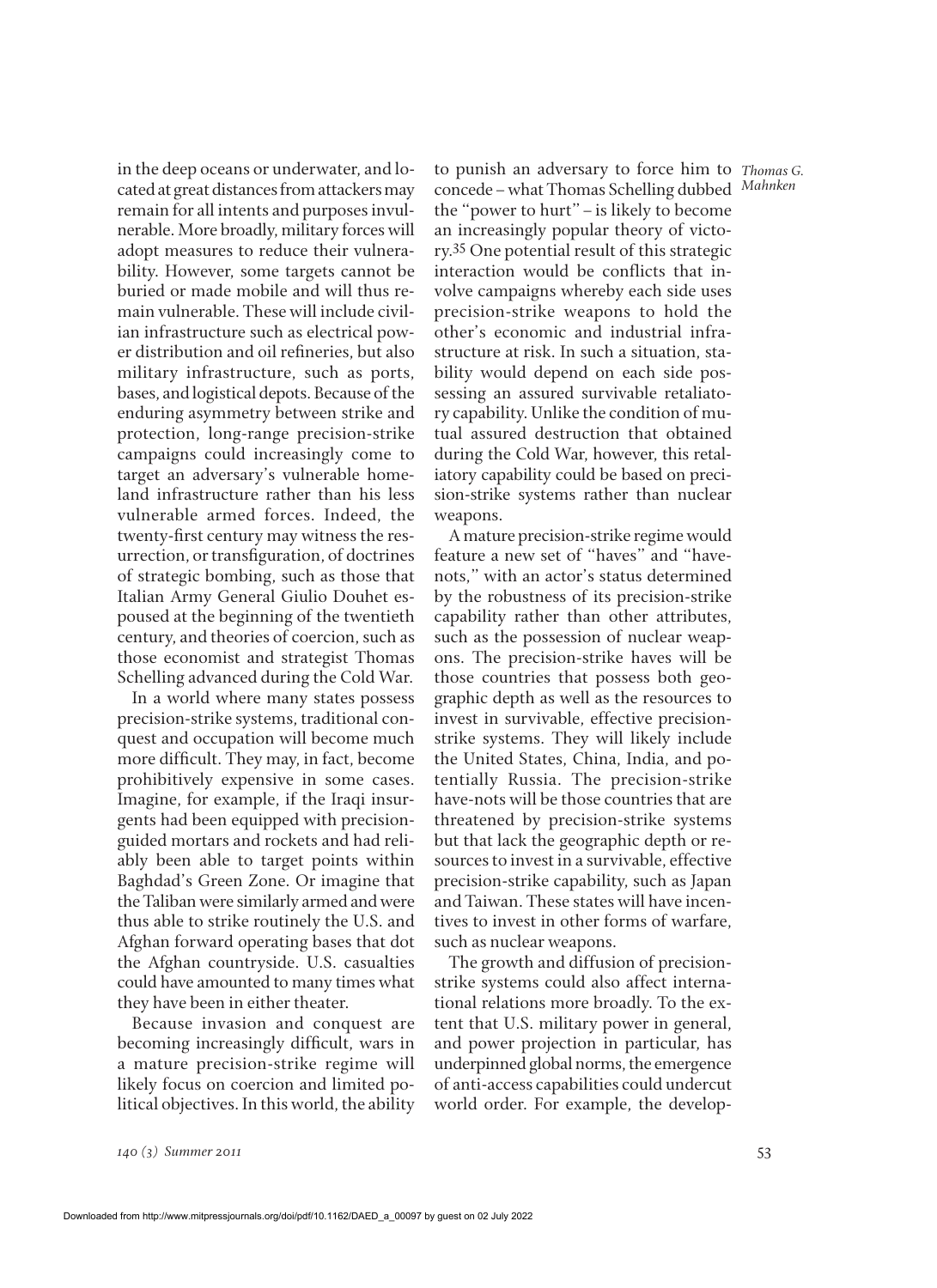*of the*

ment and diffusion of anti-access systems *The Growth* could undermine the principle of freedom *& Spread*  of navigation. In other cases, actors could *Precision-*Strike seek to limit precision-strike capabilities. Regime It is not inconceivable, for example, that states or non-state actors could seek to curb precision-strike systems through an international treaty, much as land mines have been limited. Amnesty International has already decried the U.S. drone campaign over Pakistan, and the United Nations Special Rapporteur on Extrajudicial Killings, Philip Alston, has condemned it and called for greater "accountability" to prevent what he called a "slippery slope" of killing.36 Future attempts to proscribe the use of such unmanned systems are not beyond the realm of possibility.

> Precision-strike systems are already affecting expectations regarding the use of force, and that trend is likely to continue. The ability of weapons to destroy targets reliably and accurately has fostered the notion in many countries that war is a bloodless and error-free undertaking. In such an environment, targeting errors–the U.S. strike on the Chinese embassy in Belgrade in 1999, for instance–are likely to be perceived as deliberate acts.

> The advent of precision strike and uavs has separated warriors mentally and physically from the act of killing. Dropping unguided weapons required considerable skill to ensure that the bomb struck near (let alone on) the target. Delivering LGBs similarly required the operator to designate the target with a laser and keep it illuminated throughout the bomb's flight, a process that took seconds. Delivering a gps-guided bomb merely requires the operator to input the target's coordinates into a computer. Similarly, uav operators are physically removed from combat. The pilots who operate *Predators* and *Reapers* launching missiles over Pakistan are as far distant from the battlefield as Creech Air Force Base in Nevada. They report for work

and routinely locate, identify, and track terrorists; sometimes they fire missiles and kill them. They then leave work and return home to their families at the end of every shift. This arrangement represents a profound change in the relationship between the warrior and warfare, one whose implications are only now beginning to play out.

The emergence of a mature precisionstrike regime is likely to have dramatic consequences for the United States. Since the end of World War II, the United States has based its defense strategy on a combination of forward-based forces to deter adversaries and reassure allies and friends and the projection of power from those bases and the continental United States to defeat foes in wartime. The spread of precision-strike systems will call that formula into question.

U.S. bases are increasingly under threat of precision-strike systems. For example, some U.S. bases in the western Pacific are now within range of Chinese precisionguided conventional ballistic missiles; others will come in range as China deploys longer-range weapons. Over time, the vulnerability of these bases will undermine the deterrence of aggressors and reassurance of allies.

The threat to U.S. forward bases, in turn, calls into question the model that the United States has relied on for power projection in recent decades. Without access to ports and airfields in Saudi Arabia and across the Persian Gulf region, for example, it would have become considerably more difficult for the U.S.-led coalition to eject Iraqi forces from Kuwait in 1991. A future campaign against an adversary armed with precision-guided missiles, rockets, and mortars may more closely resemble the Normandy invasion and Iwo Jima than the relatively unopposed attacks on Iraq and Afghanistan.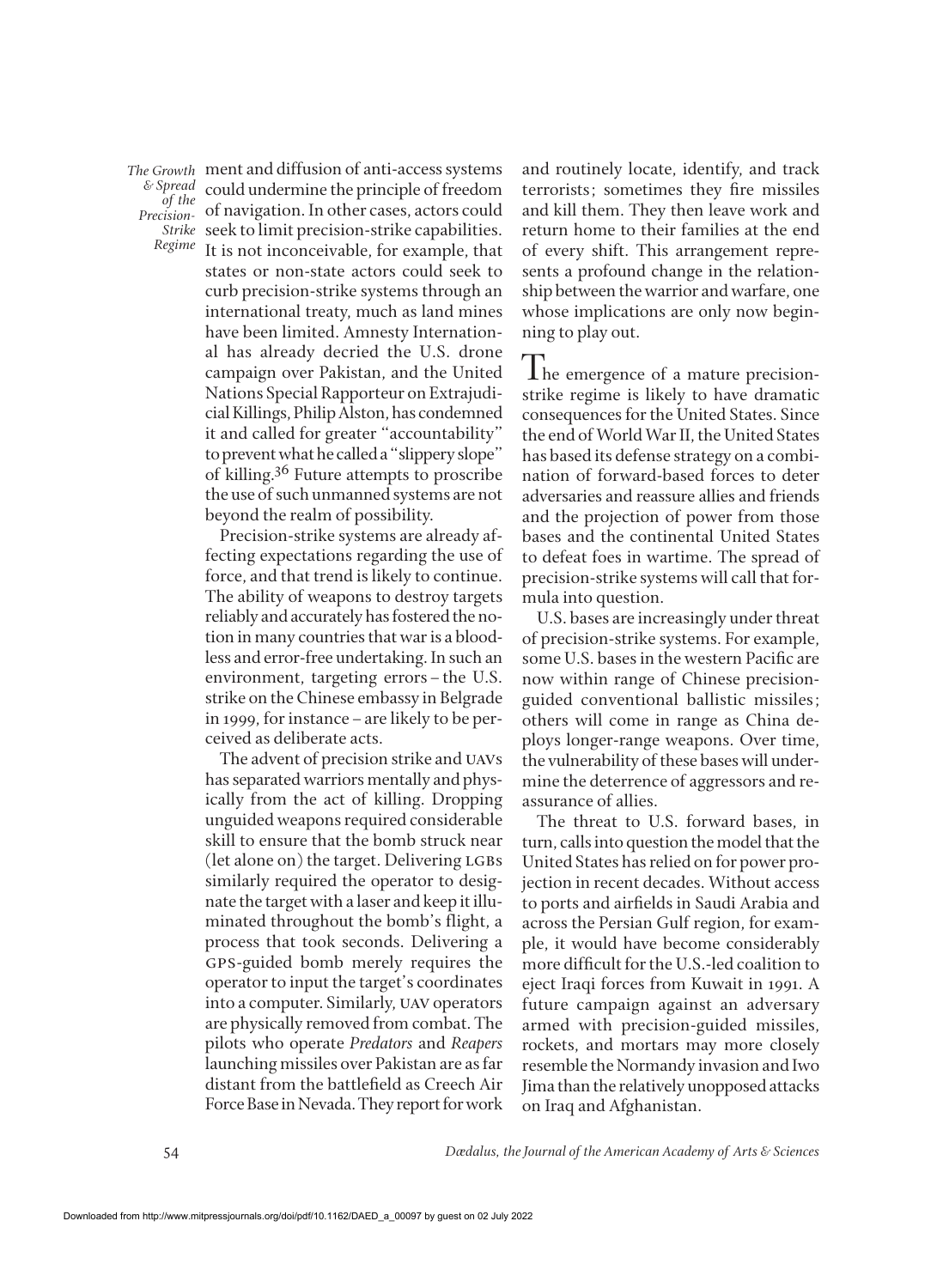Finally, over time it is likely that states will be able to strike the U.S. homeland with precision-strike systems, offering them a way to attack the United States directly. This threat could further increase the cost of U.S. intervention overseas and potentially offer adversaries a way to coerce the United States without resorting to the use of nuclear weapons.

However it manifests itself, the emergence of a mature precision-strike regime is likely to result in a pattern of conflict that will differ considerably from that of recent decades. The United States will no *Thomas G.* longer be able to rely on its absolute supe-*Mahnken* riority in precision strike for battlefield advantage. To compete, the United States will have to seek new sources of comparative advantage. Ironically, it may also have to revert increasingly to its nuclear arsenal to deter not only nuclear attacks, but also strikes from precision-guided non-nuclear weapons. Here as in other areas, old ideas may reappear in new form as the revolution matures.

## **ENDNOTES**

- <sup>1</sup> See Bernard Brodie, "Technological Change, Strategic Doctrine, and Political Outcomes," in *Historical Dimensions of National Security Problems*, ed. Klaus Knorr (Lawrence: University Press of Kansas, 1976); J.F.C. Fuller, *Armament and History: A Study of the Influence of Armament on History from the Dawn of Classical Warfare to the Second World War* (London: Eyre & Spottiswoode, 1946); Karl Lautenschäger, "Technology and the Evolution of Naval Warfare," *International Security* 8 (2) (Fall 1983); William H. McNeill, *The Pursuit of Power: Technology, Armed Force, and Society Since AD 1000* (Chicago: University of Chicago Press, 1982); Jeremy Black, *A Military Revolution? Military Change and European Society, 1550–1800* (London: Macmillan, 1991); Geoffrey Parker, *The Military Revolution*, 2nd ed. (Cambridge: Cambridge University Press, 1996); Clifford J. Rogers, ed., *The Military Revolution Debate: Readings on the Military Transformation of Early Modern Europe* (Boulder, Colo.: Westview Press, 1995); Keith L. Shimko, *The Iraq Wars and America's Military Revolution* (Cambridge: Cambridge University Press, 2010), chap. 1.
- $2$  Andrew F. Krepinevich identifies the following military revolutions: (1) the infantry revolution of the first half of the fourteenth century;  $(2)$  the artillery revolution of the early to mid-fifteenth century; (3) the revolution of sail and shot that stretched from the sixteenth century to the mid-seventeenth century;  $(4)$  the fortress revolution of the sixteenth centu $ry$ ; (5) the gunpowder revolution of the seventeenth century; (6) the Napoleonic revolution of the late eighteenth and early nineteenth centuries; (7) the land warfare revolution that stretched from the mid-nineteenth century to the early twentieth century; (8) the naval revolution that stretched from the mid-nineteenth century to the early twentieth century;  $(9)$ the interwar revolutions in mechanization, aviation, and information of the early twentieth century; and (10) the nuclear revolution of the mid-twentieth century. Andrew F. Krepinevich, "Cavalry to Computer: The Pattern of Military Revolutions," *The National Interest* 37 (Fall 1994): 31–36.
- 3 Eliot A. Cohen, "A Revolution in Warfare," *Foreign Affairs* 75 (2) (March/April 1996): 43–44.
- 4 See, for example, Rolf Hobson, "Blitzkrieg, the Revolution in Military Affairs and Defense Intellectuals," *The Journal of Strategic Studies* 33 (4) (August 2010): 625–643.
- 5 There is a considerable literature on the issue of military innovation. See Adam Grissom, "The Future of Military Innovation Studies," *The Journal of Strategic Studies* 29 (5) (October 2006): 905–934; Barry R. Posen, *The Sources of Military Doctrine: France, Britain, and Germany Between the World Wars* (Ithaca, N.Y.: Cornell University Press, 1984); Stephen Peter Rosen, "New Ways of War: Understanding Military Innovation," *International Security* 13 (1) (Summer 1988); Stephen Peter Rosen, *Winning the Next War: Innovation and the Modern Mili-*

*140 (3) Summer 2011*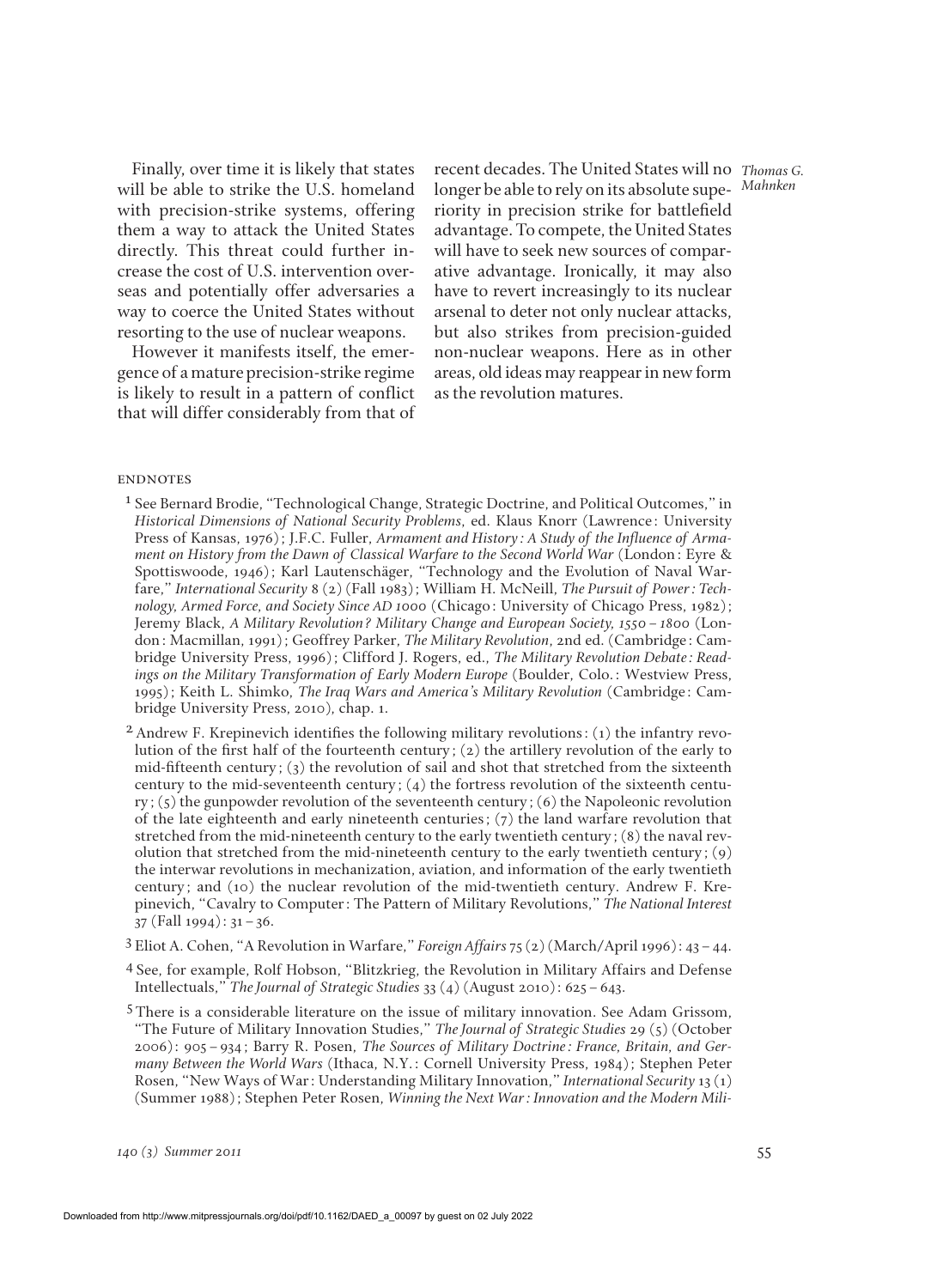*The Growth & Spread of the Precision-Strike Regime*

*tary* (Ithaca, N.Y.: Cornell University Press, 1991); Kimberly Marten Zisk, *Engaging the Enemy: Organizational Theory and Soviet Military Innovation, 1955–1991* (Princeton, N.J.: Princeton University Press, 1993).

- <sup>6</sup> The Napoleonic revolution, for example, was not brought about by technological innovation, nor did it involve new weaponry. See Peter Paret, "Revolutions in Warfare: An Earlier Generation of Interpreters," in *National Security and International Stability*, ed. Bernard Brodie, Michael D. Intriligator, and Roman Kolkowicz (Cambridge: Oelgeschlager, Gunn, and Hain, 1983), 158.
	- 7 See, for example, the cases in Williamson Murray and Allan R. Millett, eds., *Military Innovation in the Interwar Period* (New York: Cambridge University Press, 1996).
	- 8 Michael Howard, "Military Science in an Age of Peace," *Journal of the Royal United Services Institute for Defence Studies* 119 (1) (March 1974): 4.
	- <sup>9</sup> Anchoring occurs when the mind uses a natural starting point as a first approximation to a judgment. It modifies this starting point as it receives additional information. Typically, however, the starting point serves as an anchor that reduces the amount of adjustment, so that the final estimate remains closer to the starting point than it ought to be. Amos Tversky and Daniel Kahneman, "Anchoring and Calibration in the Assessment of Uncertain Quantities," *Oregon Research Institute Research Bulletin* 12 (1972).
- 10 Everett M. Rogers, *Diffusion of Innovations*, 3rd ed. (New York: Free Press, 1983), 175.
- 11 Fuller, *Armament and History*, 143.
- 12 *Jeune école* tactics did not, for example, displace the battleship as the centerpiece of naval warfare. Nor have anti-tank weapons made the tank obsolete. Instead, in each case the development of countermeasures triggered responses that restored the effectiveness of the practice that was being countered. See Edward N. Luttwak, *Strategy: The Logic of War and Peace* (Cambridge, Mass.: Belknap Press of Harvard University Press, 1987), 27–39; Robert L. O'Connell, *Of Arms and Men: A History of War, Weapons and Aggression* (New York: Oxford University Press, 1989),  $7-9$ ; Michael Vlahos, "A Crack in the Shield: The Capital Ship Under Attack," *Journal of Strategic Studies* 2 (1) (May 1979).
- 13 Emily O. Goldman and Leslie C. Eliason, eds., *Adaptive Enemies, Reluctant Friends: The Impact of Diffusion on Military Practice* (Stanford, Calif.: Stanford University Press, 2003).
- 14 See, for example, Thomas G. Mahnken, *Technology and the American Way of War since 1945* (New York: Columbia University Press, 2008); Thomas G. Mahnken, *Uncovering Ways of War: U.S. Military Intelligence and Foreign Military Innovation, 1918–1941* (Ithaca, N.Y.: Cornell University Press, 2002).
- 15 Thomas G. Mahnken, "Beyond Blitzkrieg: Allied Responses to Combined-Arms Armored Warfare During World War II," in *Adaptive Enemies, Reluctant Friends*, ed. Goldman and Eliason.
- 16 Barry D. Watts, *Six Decades of Guided Munitions and Battle Networks: Progress and Prospects* (Washington, D.C.: Center for Strategic and Budgetary Assessments, 2007).
- 17 Mahnken, *Technology and the American Way of War*, 115.
- 18 See, for example, William J. Perry, "Desert Storm and Deterrence," *Foreign Affairs* 70 (4) (Fall 1991): 66–82; Krepinevich, "Cavalry to Computer"; and Cohen, "A Revolution in Warfare."
- 19 Mahnken, *Technology and the American Way of War*, 169, 171.
- 20 Shimko, *The Iraq Wars and America's Military Revolution*, 23.
- 21 Michael J. Mazarr et al., *The Military Technical Revolution: A Structural Framework* (Washington, D.C.: Center for Strategic and International Studies, 1993), 28.